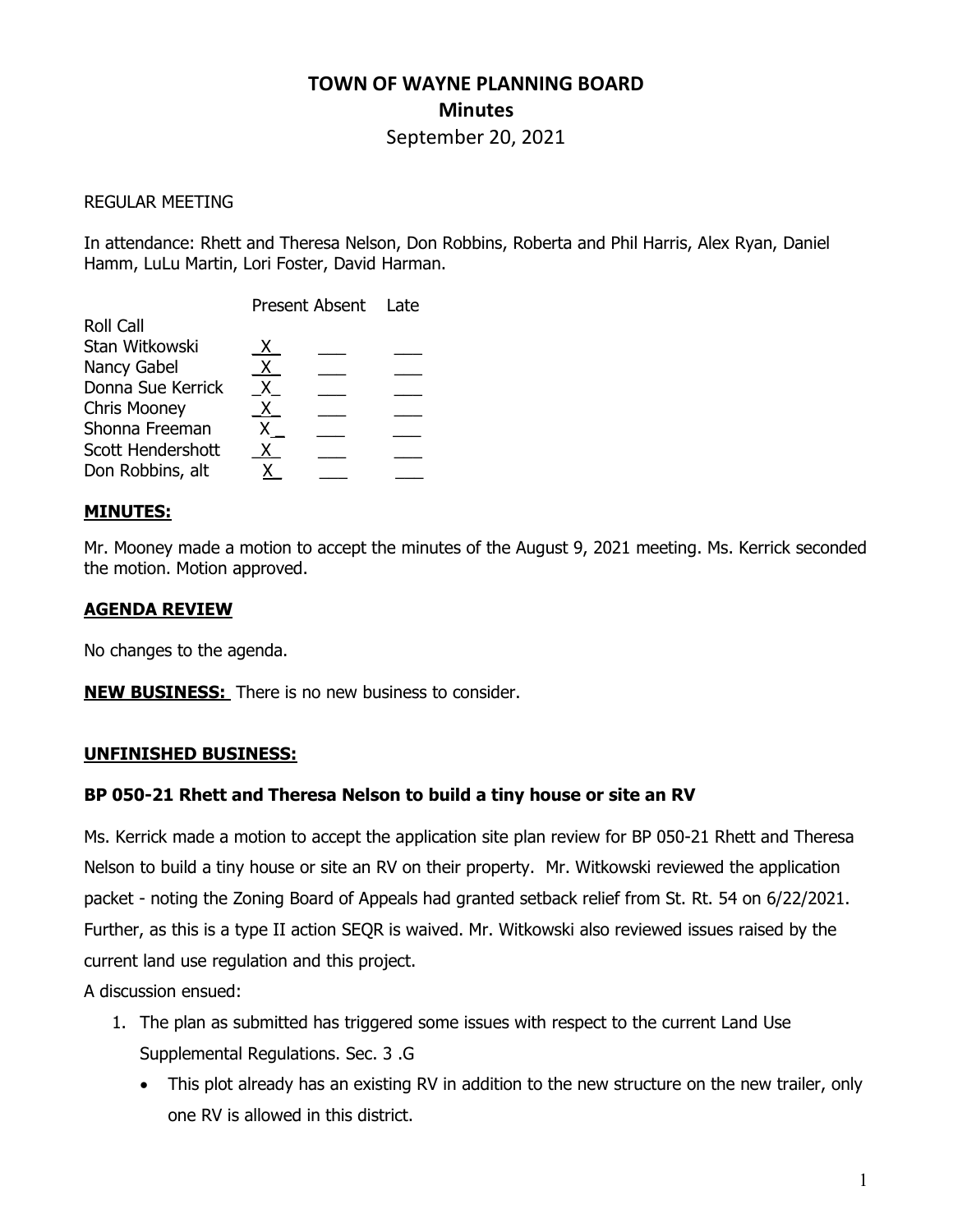- An RV must be located in the buildable portion of the lot, the tiny home/RV is not in the buildable portion of the lot as it overhangs a ravine.
- A RV cannot be stored in the Right of Way
- The new structure is being characterized by Mr. Nelson as an RV, however the vehicle is not registered as an RV. Mr. Hendershott asked if Mr. Nelson had title to the trailer. Mr. Nelson said no.
- The current location of the deck and trailer encroach on the ravine which is incompatible with the Comprehensive Plan recommendations "The Town must aggressively address the issue of drainage, sedimentation, and erosion as it pertains to any land use situation, including stopping encroachment and filling in natural ravines - Pg. 39".

Mr. Nelson pointed out the letter from Soil and Water's Jeff Parker. Mr. Nelson feels that this letter OK'ed his decision to build the deck into the slope of the Ravine. Mr. Witkowski said that he interpreted the letter as a commendation on the build of the deck, but it does not provide permission for the deck to be built there. Soil and Water has no juris diction over the planning process in Wayne. Further conversation ensued during which Mr. Nelson stated he did not feel that the trailer and deck location impacted the ravine, nor was either in danger from the flow of water.

The Board passed around the picture of the deck and trailer/RV and Mr. Witkowski pointed out that from the photos and maps provided the site is beyond a buildable slope on the ravine side of the project. A steep slope is defined as a grade of 15% - 25%. Mr. Nelson felt that the tiny house/RV and deck were well built and secure. Mr. Nelson did acknowledge he built into the ravine.

Mr. Hendershott asked Mr. Witkowski if relief can be sought to build on a steep slope. Mr. Witkowski said no.

Mr. Hendershott asked if Mr. Nelson had sought a building permit when he started the tiny home/Rv and deck project. Mr. Nelson said no.

Mr. Hendershott and other board members wondered if it would be possible to engineer a solution that could change the ravine/slope to change the grade to a buildable slope. After much conversation Mr. Nelson said that option was not of interest or affordable.

Mr. Witkowski called the question and asked for a vote on the application as submitted. A roll call vote was conducted, all Board members voted against approving the site plan. The application is denied.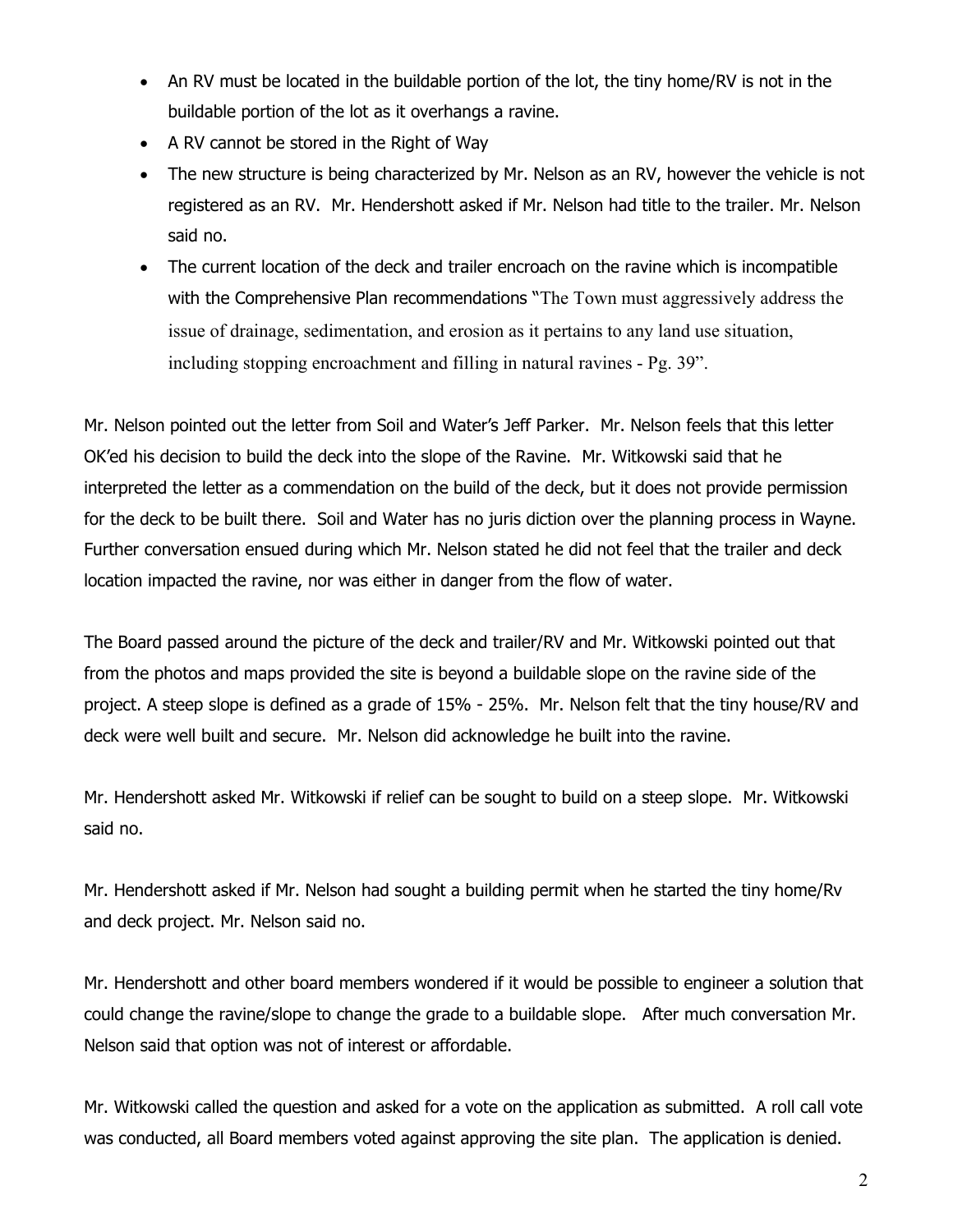## Pre-application review, continued, Hamm Event venue.

Next the board turned their attention to continuing the pre-application review of the proposed event venue on Hyatt Hill.

Mr. Witkowski acknowledged Mr. Hamm's response to the concerns outlined after the first discussion on July 12, 2021. Mr. Witkowski read Mr. Hamm's written response to each issue. Mr. Witkowski also specifically pointed out that the phrase in the written response indicated that the final resolution for identified issues will be submitted with the building permit application. Mr. Witkowski counseled the applicants that the details and plans to address concerns should be in the final application for site plan review as the planning board needs a complete and thorough plan to properly evaluate a project. Following the outline of Mr. Hamm's response to questions raised at the July meeting a conversation ensued:

- 1. Traffic and parking: Mr. Witkowski read Mr. Hamm's response. This a major concern given the proposed number of cars (164). The board may request professional studies and review of these issues including, but not limited to, a traffic study and DOT input on the situation. Other issues include: emergency vehicle access and egress to the property and surrounding homes, traffic impact on St Rt 54 intersection and safety at intersections. Mr. Hendershott inquired about access for large passenger busses. Mr. Hamm indicated that large coaches would not be used to transport guests to the venue.
- 2. Size of the parking lot and disruption of the land as a percentage of total acreage. Mr. Witkowski read Mr. Hamm's response.

Mr. Hamm stated that the parking lot was to remain a grass field, it would not be a gravel or paved lot. Mr. Witkowski indicated that a full plan, professionally drawn plan, would be helpful in the final application. Mr. Hendershott stated he did not think a grass field would hold up to the proposed level of use of 160+ cars each weekend for several months. Is there to be geogrid stabilizers installed? Mr. Ryan asked for clarification on information the board would like to review. Mr. Witkowski suggested a complete plan that demonstrate a satisfactory traffic, parking and egress plan that ensures safety for the guests, area residents and others on the roads.

3. Sanitary concerns: Mr. Witkowski read Mr. Hamm's response. Mr. Witkowski stated that as the guests and caterers have access to the house water and facilities that Department of Health regulations would be in play. Mr. Ryan indicated that a separate building was planned for event